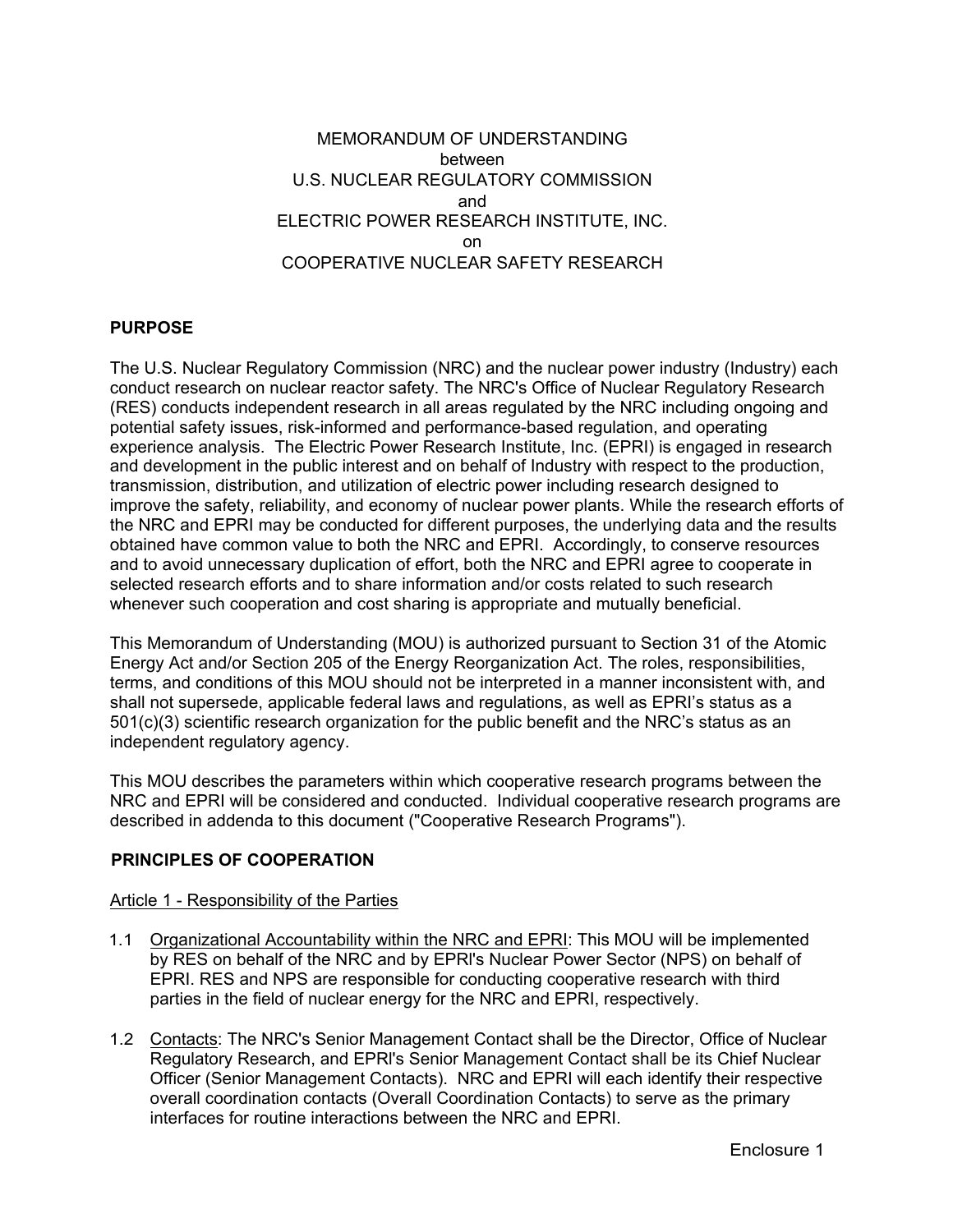# 1.3 Management of Cooperative Research Programs:

- a. Meetings: The Senior Management Contacts will confer, either via conference call or in meetings<sup>1</sup> as needed throughout the year, but will formally meet a minimum of once each year to exchange views on the strategic direction of the respective research programs and to identify opportunities to enhance cooperation. On a periodic basis, normally semiannually, the Senior Management Contacts will confer to identify areas of cooperation warranting greater management attention and to resolve any conflicts. The Senior Management Contacts shall agree on the priority, terms, and conditions of new Cooperative Research Programs and shall provide direction on ongoing work and other matters, as necessary. The Overall Coordination Contacts and appropriate Cooperative Research Program personnel may meet more frequently as necessary to manage the Cooperative Research Programs.
- b. Selection of Potential Cooperative Research Programs: The NRC and EPRI shall identify potential Cooperative Research Programs that are of benefit to the public and of interest to the NRC and the Industry. Factors to be considered when selecting potential programs shall include:
	- Mutual interest in the subject matter.
	- Applicability of research results.
	- Contribution to plant safety.
	- Impact upon risk reduction.
	- Opportunity to leverage resources.
	- Timeliness.

 $\overline{\phantom{a}}$ 

Once an area of potential cooperative research is identified, a Cooperative Research Program may be pursued if mutual agreement is reached on the technical requirements of the project, including objectives, scope, approach and quality assurance requirements, and the roles and responsibilities of each party.

c. Documentation of Cooperative Research Programs: Once approved by the Senior Management Contacts, each Cooperative Research Program will be documented in an Addendum to this MOU. Each Addendum shall set forth in detail the goals and objectives of the Cooperative Research Program, the scope of work to be performed or undertaken by the NRC and EPRI, and, as appropriate, specifics regarding intellectual property allocation, use rights and confidentiality, the contractors to be employed, the technical requirements, the financial responsibility and resource commitment of the NRC and EPRI, and the anticipated schedule. On an "as needed" basis, the Parties may agree to make an Addendum legally binding, with details to be set forth in the respective Addendum. In Cooperative Research Projects where proprietary information by EPRI or third parties needs to be shared with the NRC and protected by the NRC and its employees from unauthorized disclosure, the respective addendum shall also include or reference

<sup>&</sup>lt;sup>1</sup> NRC published its complete policy statement on meetings open to the public in the Federal Register on May 28, 2002 (67 FR 36920-36924). In general, meetings related to Cooperative Research Programs will not be open to public attendance if the subject matter to be discussed includes discussions related to proprietary information or could result in the inappropriate disclosure and dissemination of preliminary, unverified information.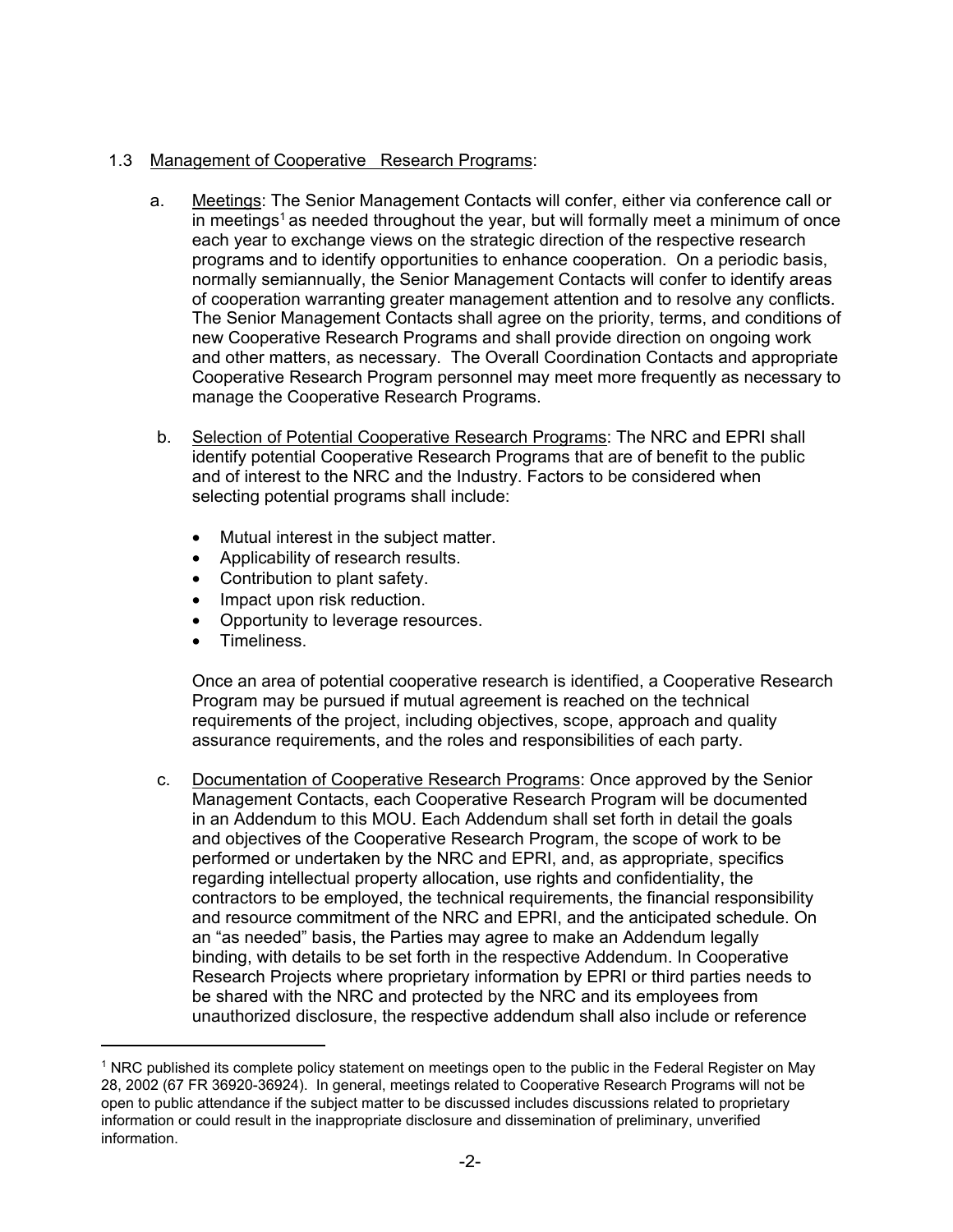the respective affidavit(s), as applicable, in accordance with the requirements of 10 CFR §2.390, "Public inspections, exemptions, requests for withholding," that provide(s) the basis for withholding from public release EPRI reports that may be shared with the NRC in the process of performing the work associated with the specific Addendum<sup>2</sup>. The affidavit(s) will generally describe the documents or information expected to be exchanged for the specific research program for each addenda.

- d. Management of Cooperative Research Programs: Each Cooperative Research Program will be managed by cognizant program managers and/or a technical review group composed of NRC staff and EPRI employees.
- e. Termination of a Cooperative Research Program: Either the NRC or EPRI may elect to terminate a Cooperative Research Program due to unsatisfactory contractor performance, lack of funds, changes in priority, or other reason. To effect a termination, the Senior Management Contact of the terminating party shall provide at least 30 days written notice of the intent to terminate continued participation in the specified Cooperative Research Program to the other party's Senior Management Contact. The terminating party shall provide confirmation of termination and the effective date thereof to the other party. The non-terminating party may continue with the research that is the subject of the Cooperative Research Program and shall have sole control over and use of the results and information obtained from the Cooperative Research Program subsequent to the effective termination date. Results obtained prior to the effective date of termination are governed by Article 2.2.
- f. No Conflict with Federal Rules or Regulations: The NRC's role as an independent agency shall be maintained. Notwithstanding anything to the contrary herein or in any addendum to this Agreement, the cooperation, approval, involvement, or guidance of the NRC staff with regard to the Cooperative Research Programs shall not bind the NRC in any manner especially its rulemaking, licensing, or adjudicatory processes. The occasional use of the term "agree" or mandatory language, such as "shall" or "will" in this MOU, or any addendum hereto, is not intended to constitute a binding obligation and does not create an enforceable right of action on the part of either party. EPRI shall not function as an advisory entity to the NRC. To maintain the NRC's regulatory independence, the parties shall not jointly interpret the results or implications of the data derived from the Cooperative Research Programs. EPRI shall not claim or publish in its studies, releases, reports, or publications any statements that indicate the NRC's approval or endorsement of any Cooperative Research Program or any related study, report, or publication without the prior written approval of the NRC's Senior Management Contact.

## Article 2 - Guidelines for Cooperative Research

 $\overline{\phantom{a}}$ 

2.1 The purpose of each Cooperative Research Program shall be to produce research data and results related to nuclear safety. To maintain independence and to avoid conflicts of interest, or even the appearance of any conflicts of interest, the NRC and EPRI shall not

<sup>&</sup>lt;sup>2</sup> This is applicable only to final reports or other intellectual property that EPRI has already developed. Data acquired during the course of the subject collaborative work is considered non-public pre-decisional information and thus will be routinely withheld from release until the final report(s) on this work is/are made publicly available.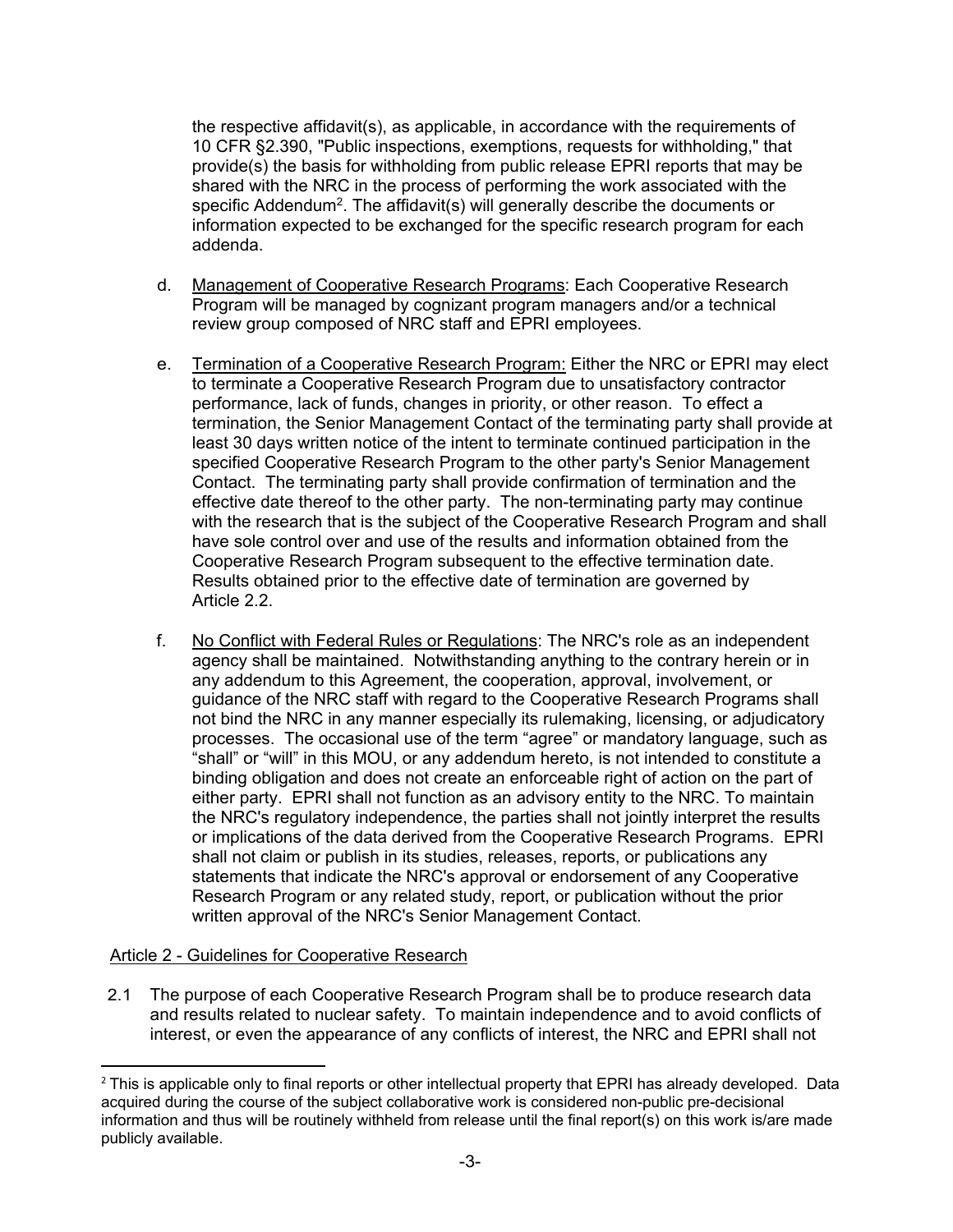jointly derive any conclusions regarding the data or results obtained from a Cooperative Research Program or the application of such data or results to any regulation or regulatory guidance. The NRC and EPRI may cooperate in the validation and verification of data to ensure it is ready for use by decision makers. Any regulatory analysis of the data to determine applicability to and impact on existing or new regulation shall be done independently.

- 2.2 All non-proprietary data produced in a Cooperative Research Program will be shared by and between the participants of the Cooperative Research Program (as described in more detail in the respective addendum), and may be used by the parties consistent with their respective legal and contractual obligations. Data produced or used under the Cooperative Research Programs or supplied to support the conduct of the research will be handled in accordance with the applicable statutes (e.g., Freedom of Information Act – FOIA), rules, regulations, policies, and procedures of the NRC and EPRI. The Parties recognize that Federal law may require release of this data.
- 2.3 If an electronic reading room is established, the following conditions will be maintained throughout the duration of this MOU.
	- The electronic reading room will be password protected, and passwords will be assigned to staff directly involved in cooperative research on a need-to-know basis.
	- The electronic reading room will be sufficiently secure to prevent staff from printing, saving, or downloading any documents.
	- Conditions of use of the electronic reading room will be displayed on the log-in screen and will require concurrence by each user of the electronic reading room.
- 2.4 All final data or results produced by a Cooperative Research Program shall be shared by all participants, and each party shall be free to disseminate them to whomever they choose at no additional cost. Proprietary information supplied by EPRI to support conduct of the research will be marked and protected in accordance with applicable Federal laws, rules, and/or regulations including 10 CFR §2.390. The addenda to this MOU will describe the documents or information to be exchanged for the specific research program involved. In accordance with 10 CFR §2.390, and prior to or contemporaneous with such exchange, EPRI will submit an affidavit covering such material and stating the basis for withholding it from public disclosure if the information has not been described in a previous affidavit.
- 2.5 Publication of non-public data or results from Cooperative Research Programs in journals or conference proceedings, by any party or contractor, prior to its public release in the final report(s) on this work, shall require the written approval of each of the Senior Management Contacts.
- 2.6 The NRC and EPRI will determine, on a project-by-project basis, in the respective addenda of pertinent Cooperative Research Programs, if appropriate patent or copyright applications should be filed with regard to the data or results generated by a Cooperative Research Program or whether additional arrangements for intellectual property allocation, use rights or confidentiality are required due to the nature of the project.
- 2.7 Upon request, each party shall have access, contingent upon meeting any required security clearances, to the contractors' facilities, separately or jointly, and may review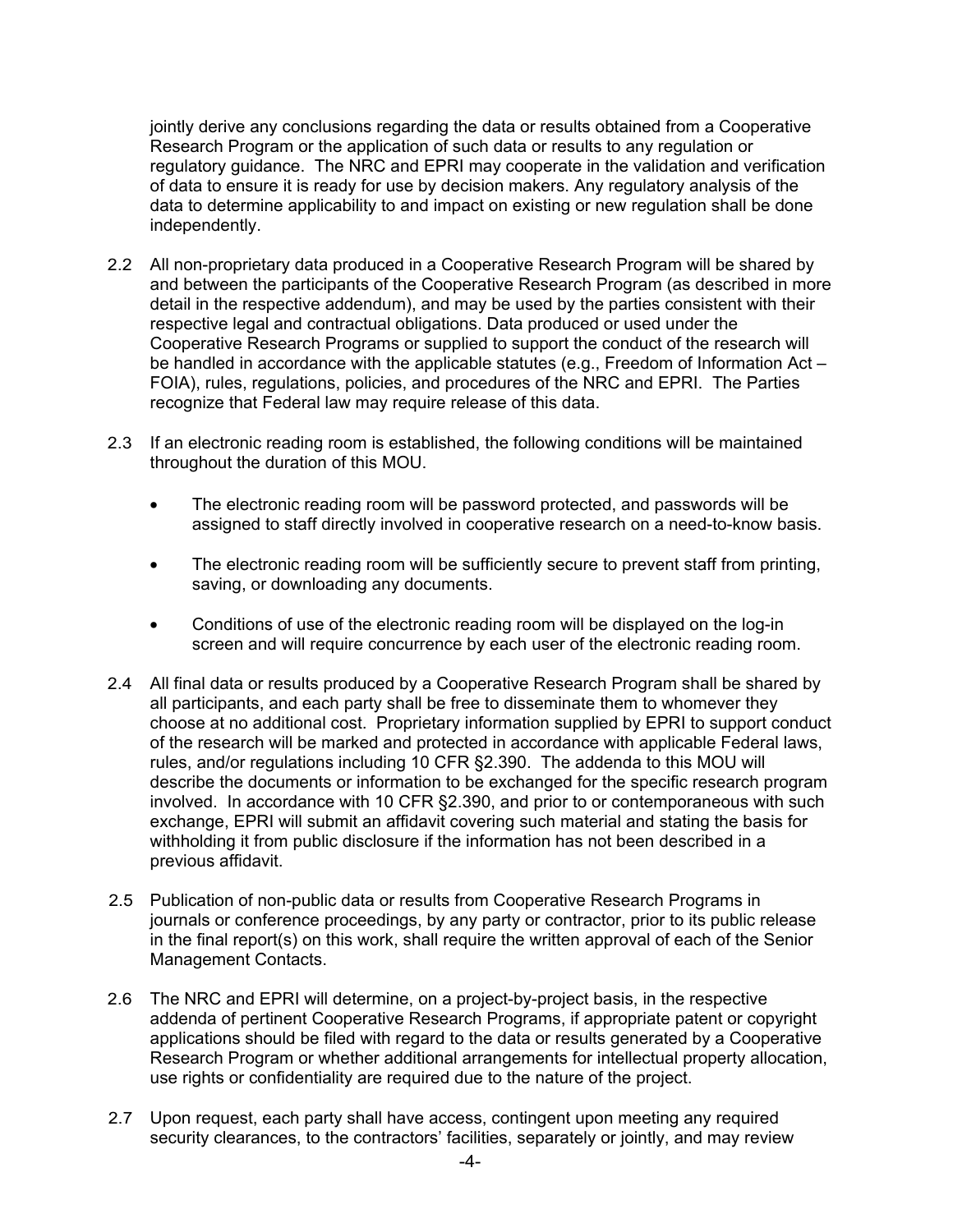the data developed by the other party's contractor that is associated with a specific Cooperative Research Program.

2.8 Either the NRC or EPRI may, at its own expense, conduct additional research beyond the scope of the Cooperative Research Program using the same contractor or facility employed with respect to a Cooperative Research Program if it so desires, or may employ such other contractors or facilities as it deems appropriate.

#### Article 3 - Terms of Agreement

- 3.1 The term of this MOU shall commence effective upon signing by both the NRC and EPRI Senior Management Contacts and shall expire on September 30, 2021. The addenda that were active as of September 30, 2016, remain as such until they are terminated in accordance with the requirements of this MOU. A list of addenda that were active as of September 30, 2016, is attached hereto as Exhibit A.
- 3.2 Either party may terminate this MOU at any time upon 90 days prior written notice of such termination.
- 3.3 This MOU supersedes and replaces the Memorandum of Understanding dated March 14, 2007. Addenda entered into prior to this MOU and referencing previous versions of the Memorandum of Understanding shall continue their respective terms under this umbrella MOU.

The parties hereto acknowledge that this MOU is non-binding and is solely intended to promote cooperative relationships between the parties.

**/RA/ /RA/**

Michael F. Weber, Director of Nuclear Regulatory Research U.S. Nuclear Regulatory Commission

\_\_\_\_\_\_\_\_\_\_\_\_\_\_\_\_\_\_\_\_\_\_\_\_\_\_\_\_\_\_

Date: 28 September 2016

Neil Wilmshurst, Vice President and Chief Nuclear Officer Electric Power Research Institute, Inc.

\_\_\_\_\_\_\_\_\_\_\_\_\_\_\_\_\_\_\_\_\_\_\_\_\_\_\_\_\_\_\_\_\_\_\_

Date: 30 September 2016